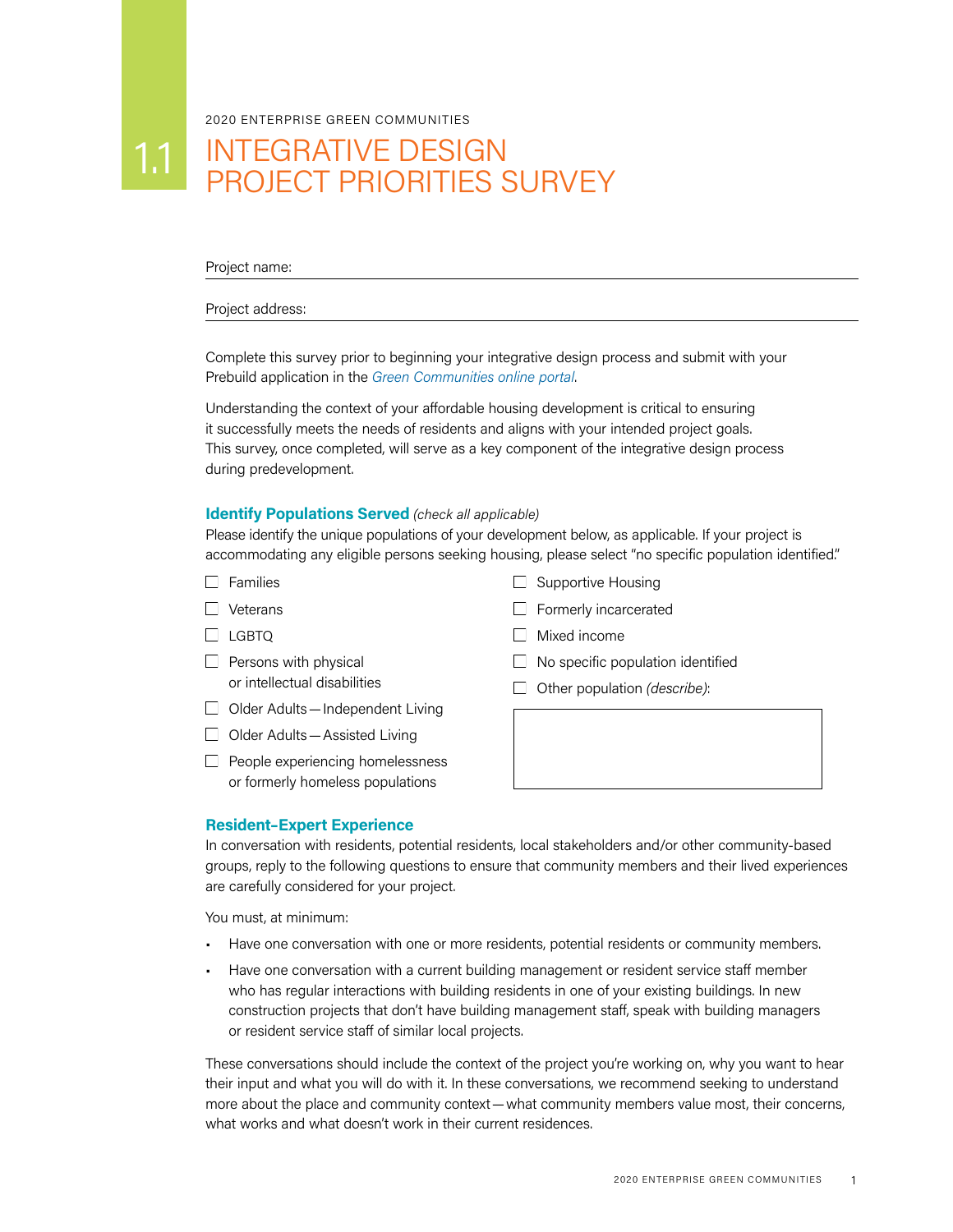#### I. COMMUNITY REFLECTION AND UNDERSTANDING

Your answers in this section should be informed by: individual vulnerability factors (as applicable), like age, health, physical ability, language, geographic isolation, and employment, as well as sources of stress such as extreme weather, poor physical infrastructure, and limited proximity to jobs, services, or transit.

1. Who does this development serve? Who does it not serve? Among those populations it is intended to serve, who is most vulnerable?

2. Identify some challenges and opportunities people you serve (particularly the most vulnerable) are facing. What are the root causes of those challenges?

3. What are the assets, cultural norms or community resources this community uses to overcome challenges?

4. What are the opportunities for ongoing resident leadership in the design and development of this project?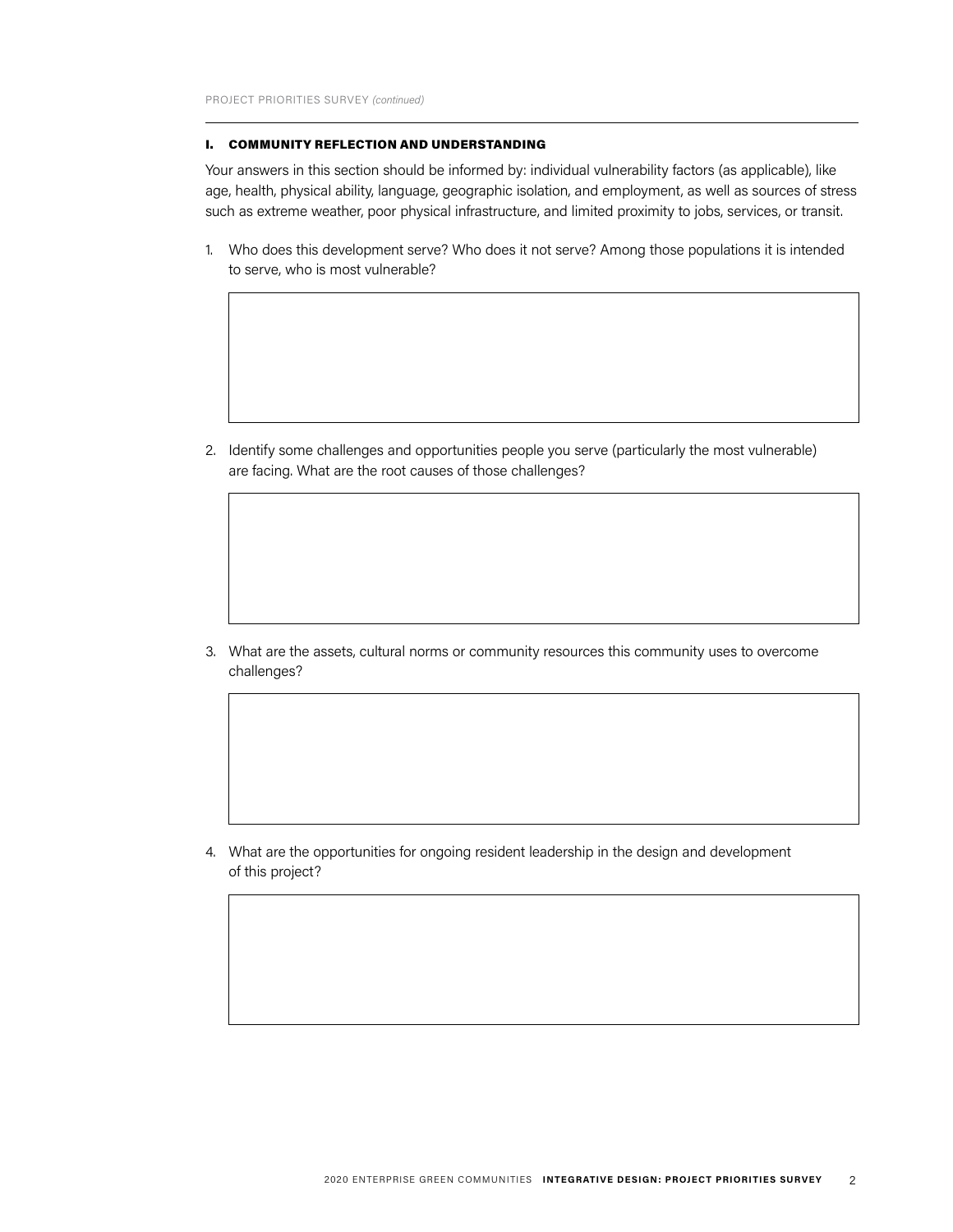#### II. GROUND TRUTH

What forms of feedback have you used or will you use for input from residents or target users to inform your priorities for this project? Please check all that apply. (For strengths and limitations of specific feedback methods, see pages 10–14 of this practice document: *[http://feedbackmechanisms.org/public/](http://feedbackmechanisms.org/public/files/PRACTICE_NOTES_July2016.pdf) [files/PRACTICE\\_NOTES\\_July2016.pdf](http://feedbackmechanisms.org/public/files/PRACTICE_NOTES_July2016.pdf)*)

We recommend talking to target groups about how they feel comfortable giving feedback to ensure methods are appropriate to the people you want to hear from. Select a combination of methods that complement each other and align with preferred ways to provide feedback. This is easiest when integrated in project and staff expectations from the outset.

- $\Box$  Surveys
- $\Box$  Interviews
- $\Box$  Focus groups
- $\Box$  Suggestion box/"Dropbox" for confidential feedback
- $\Box$  Community designed feedback systems; communities decide what and how they would like to provide feedback *(please specify)*:

Other *(describe)*:

#### COMPREHENSIVE COMMUNITY DESIGN

How does your approach to and results from Community Reflection and Ground Truth (Sections I and II, above) inform the design process and design features of your development?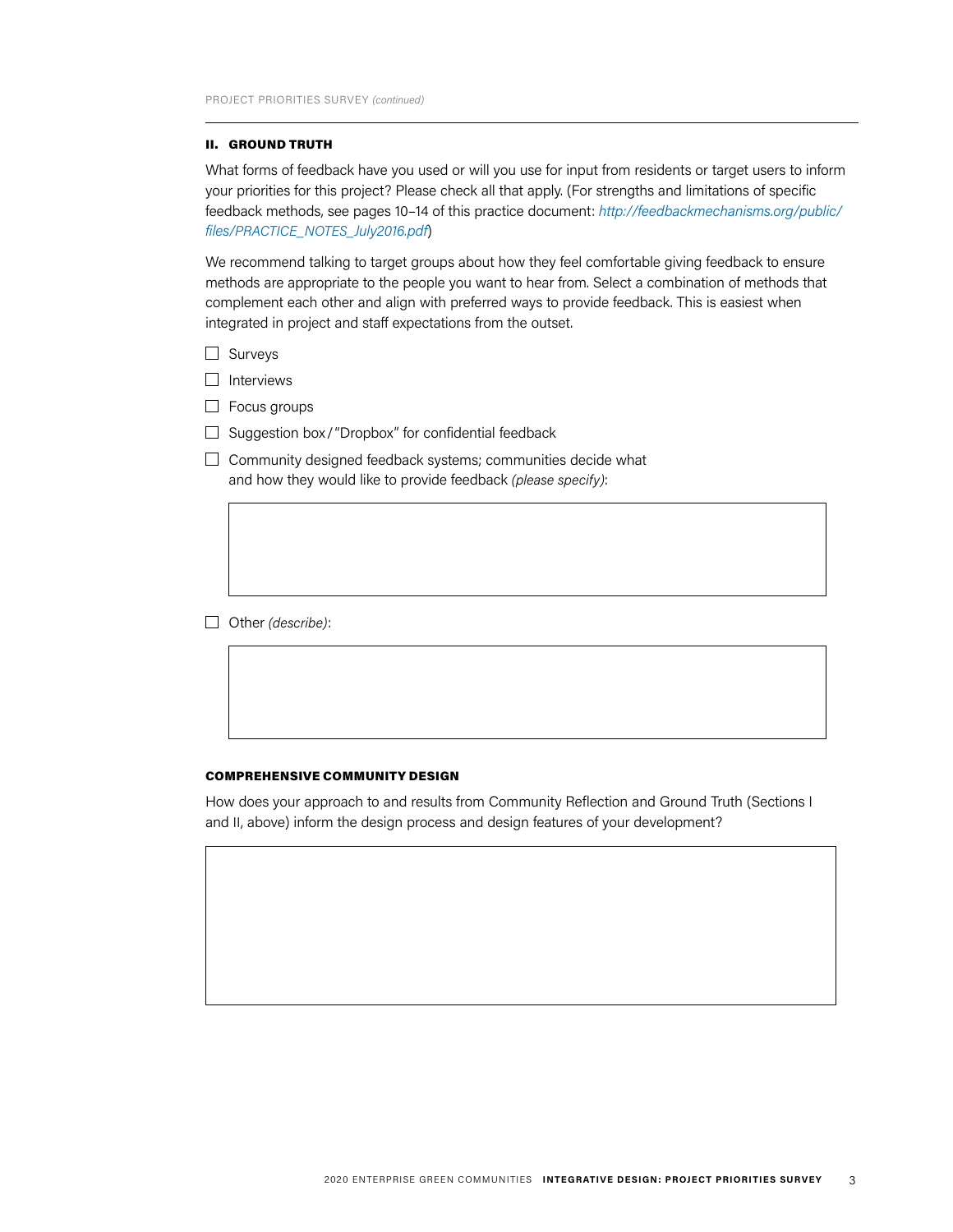#### **Identify Resident Opportunity Factors**

Housing is a foundation for health and quality of life. Project design, development, operations, and management, as well as programs, play a significant role in influencing the health and cultural resilience outcomes for residents.

- 1. Go to *www.enterprisecommunity.org/opportunity360*.
- 2. Review the Opportunity360 webpage, then scroll down and select "Measure" under the Toolkit.
- 3. Review the Measure page and then scroll down and click on the map.
- 4. Search for the address of the project using the search bar in the upper right corner.
- 5. Select the census tract the project is located in and click "Request Dashboard."
- 6. Enter your name and email address and click submit. A link to the dashboard will be sent to the email address entered.

Review the five opportunity outcomes in the customized Enterprise Opportunity Report that has been generated for your address, then answer the following questions:

1. What did you learn about your community that you did not know prior to the Opportunity Report?

2. How will this new information impact your project?

3. How do you plan to leverage the community assets identified through the Opportunity Report with your project?

4. What did you learn about the health of residents in your community that you should consider when designing and developing this project?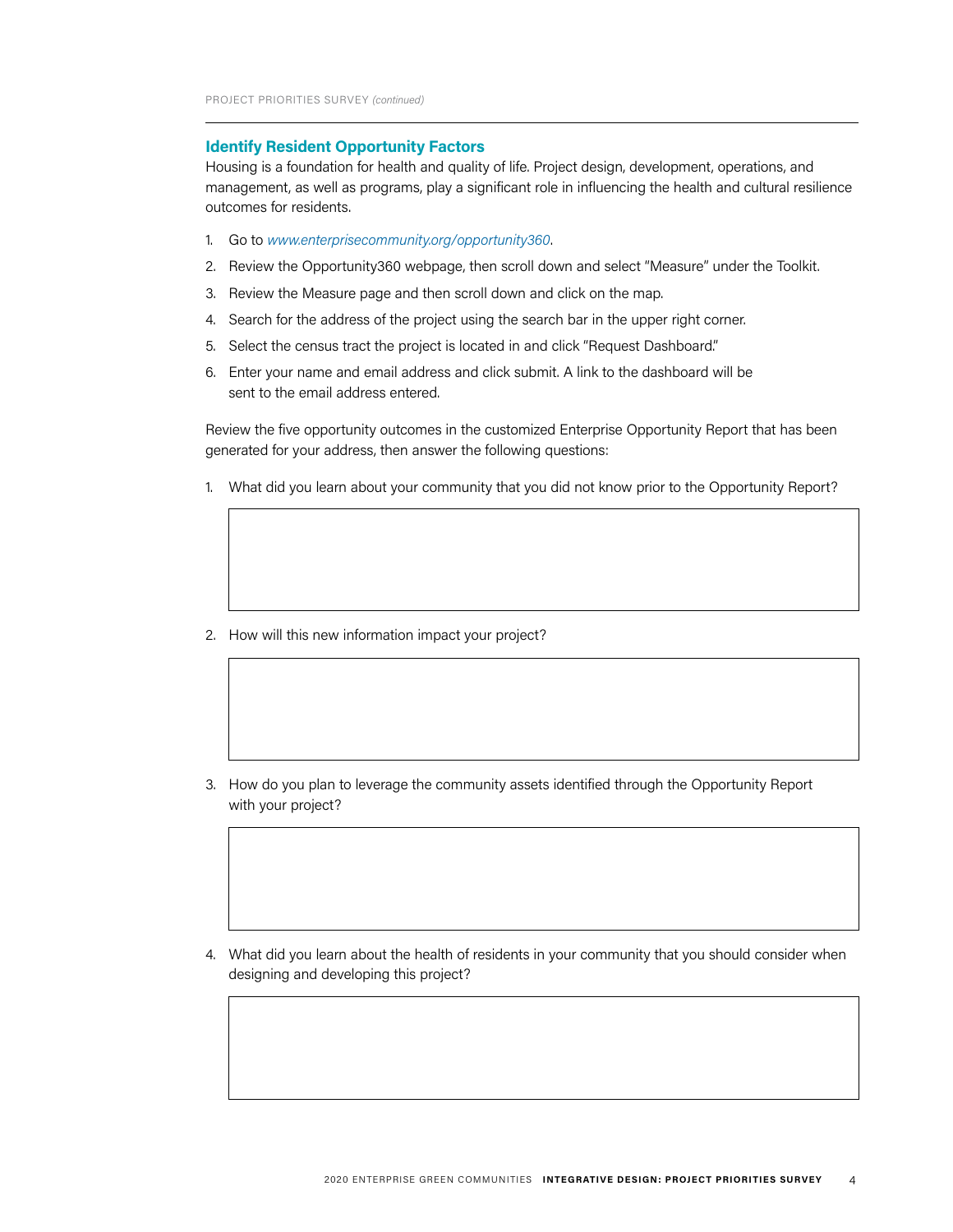*Note:* To earn Enterprise Green Communities Certification to the 2020 Criteria, each project must achieve at least one of the three Promoting Health Through Design criteria listed in Category 7: Healthy Living Environment. Those criteria are:

- 7.11 Active Design: Promoting Physical Activity
- 7.12 Beyond ADA: Universal Design
- 7.13 Healing-Centered Design

Be sure to reference the community health information you've learned throughout completing this Project Priorities Survey when you elect which of these criteria you will pursue.

### **Understanding Building Emissions**

Central to the 2020 Enterprise Green Communities Criteria is recognizing the role buildings play in impacting our climate. The overall climate impact of a property will be determined by the sum of the building's embodied emissions (associated with building material choices) and operating emissions (associated with how much energy the property uses and the emissions profile of the source of the energy). Reducing emissions is important to consider for affordable housing development because the acute impacts of climate change will be borne disproportionately by people with limited economic needs.

If reducing emissions associated with your development were your top priority, consider the following guidelines:

- 1. Reduce the amount of energy your property requires and utilize a low-emissions energy source when possible.
	- Review Category 5 and consider the greatest level of building performance that your project can meet cost-effectively.
	- Indicate Category 5 criteria that promote energy efficiency that your team might consider, beyond what is required in Criterion 5.1. See if there are requirements or financial incentives for these levels of building performance in your jurisdiction. Is your project able to move toward Zero Energy? If so, check the applicable box:
		- $\Box$  5.2a Moving to Zero Energy: Additional Reductions in Energy Use
		- $\Box$  5.2b Moving to Zero Energy: Near Zero Certification (ZERH, PHI, and PHIUS)
	- These Category 5 criteria have the potential to reduce emissions associated with the source of energy in your property. Indicate which of these your team may consider:
		- □ 5.3a: Moving to Zero Energy: Photovoltaic/Solar Hot Water Ready
		- $\Box$  5.3b: Moving to Zero Energy: Renewable Energy
		- 5.4: Achieving Zero Energy *(this also includes aggressive energy efficiency)*
		- □ 5.5a: Moving to Zero Carbon: All-Electric Ready
		- $\Box$  5.5b: Moving to Zero Carbon: All Electric
- 2. Review Criterion 6.5 to consider how to minimize your project's embodied emissions, given different design schemes and material selections in your project. The decisions you make in specifying materials used in your building may have a larger impact on emissions than reducing your project's operating emissions.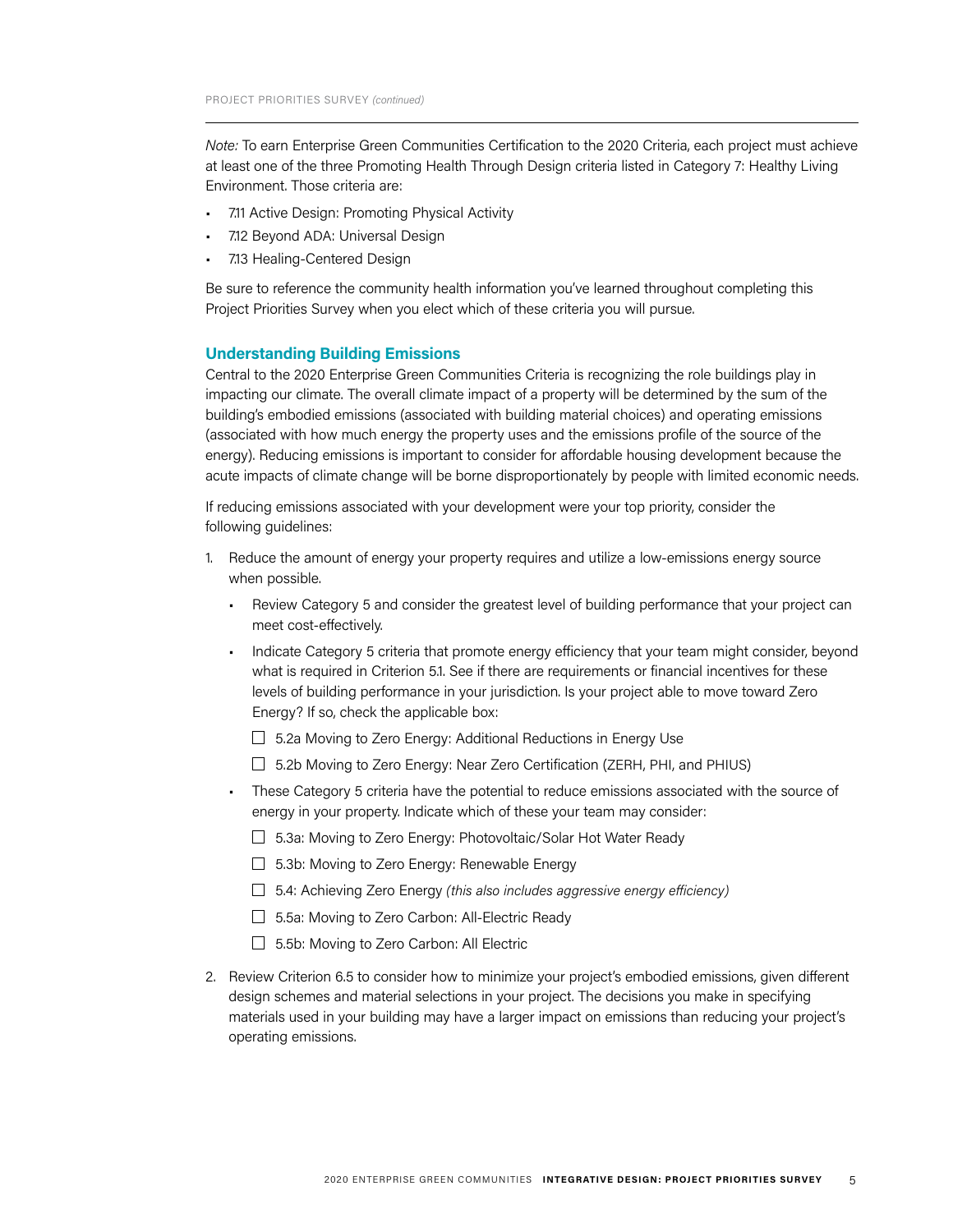- 3. Understand, at a regional scale, how much carbon dioxide (CO<sub>2</sub>) is associated with supplying energy to your building.
	- Visit *www.epa.gov/energy/power-profiler#/* to understand the emissions associated with electricity in your area. Enter the 5-digit zip code of your project, and press "Go." The website will then display emissions rates for your region, and compares those rates to the national average. Write the emissions rate for carbon dioxide (CO $_{_2}$ ), based on your region:

| CO <sub>2</sub> emissions (lbs/MWh): |  |
|--------------------------------------|--|
|                                      |  |

**CO2 EMISSIONS** (by lbs/MWh)

| $0$ to 601                                                       |  | 601 to 1,000 |  | $1,000+$ |
|------------------------------------------------------------------|--|--------------|--|----------|
| <<<<< lower <<<<< CO <sub>2</sub> emissions >>>>> greater >>>>>> |  |              |  |          |

Projects served by electric grids with lower CO $_2$  emissions may have a greater impact at reducing their overall building emissions by focusing on reducing embodied emissions associated with building materials.

Projects served by electric grids with greater CO $_{\tiny 2}$  emissions should also reduce embodied emissions associated with building materials. Also, consider non-grid power sources with low emissions rates, like installing on-site renewables or procuring community solar or verified renewable energy certificates (RECs).

#### **Climate and Environmental Resilience**

Resilient design is the intentional design of buildings, landscapes, communities and regions in response to vulnerabilities to minimize the impact on residents and local community members.

The best way to maintain or regain functionality when there is a stress or disturbance, such as a disaster or significant weather event, is to plan for it.

**A.** On **Table 1** on the following page, identify the direct hazards that may impact your proposed project. Mark hazards that are relevant, or may be relevant to your project, with an X *(Column 2)*.

 To do this, review your local (city, county, state) hazard mitigation plan(s), which are typically readily available online. If they are not available, you can use one of the following resources:

- Federal Alliance for Safe Homes (FLASH)—Top Perils in Your Area: *www.flash.org/perils.php*
- Climate Central—Top Climate Hazards in 2050: *www.climatecentral.org/gallery/maps/top-climatehazards-in-2050* (*Note:* Scroll down the page to find a menu of 244 U.S. cities, which are listed by state, then city.)

If you have a professional who is able to help you determine the appropriate and relevant hazards (e.g., civil engineer, environmental engineer, structural engineer), you should consult them.

For rehabilitation projects, consider not only future conditions at the site, but confirm with the operations team at the building which hazards have been an issue at the site to date.

- **B.** Provide the source that helped your project team identify the applicable hazard. List the hazard mitigation plan, website, professionals, or other resources that helped you identify relevant hazards *(Column 3)*.
- **C.** Next, identify potential risks of all potential hazards. Risks should be considered for residents, for the building itself, for business continuity, and for the community at-large *(Column 4)*.
- **D.** Work with your entire development team, contractor, and consultants, to identify the priority for building mitigation for all applicable hazards (*Column 5*).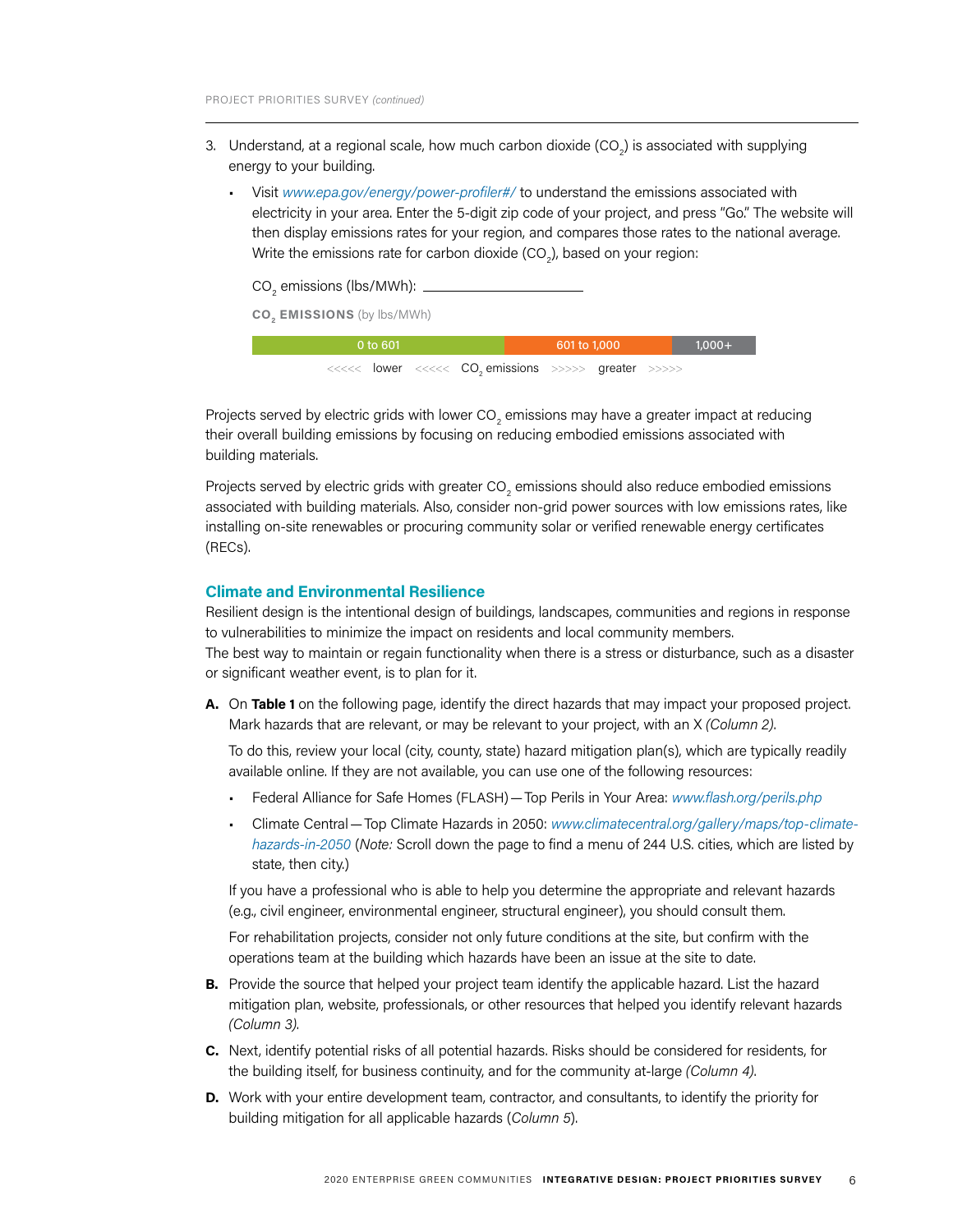# **TABLE 1** CLIMATE AND ENVIRONMENTAL RESILIENCE: HAZARDS AND MITIGATIONS

| <b>COLUMN1</b>                                                          | <b>COLUMN 2</b>              | <b>COLUMN3</b>                                                           | <b>COLUMN4</b>                                                                                                      | <b>COLUMN 5</b>                                        |
|-------------------------------------------------------------------------|------------------------------|--------------------------------------------------------------------------|---------------------------------------------------------------------------------------------------------------------|--------------------------------------------------------|
| <b>Hazards</b>                                                          | Is the hazard<br>applicable? | Sources of information?<br>(Where/how did you<br>find this information?) | Risk/s to residents, buildings,<br>community, businesses<br>(Consider vulnerable<br>populations identified earlier) | <b>Priority for</b><br>building (low,<br>medium, high) |
| Flooding<br>(river or coastal)                                          |                              |                                                                          |                                                                                                                     |                                                        |
| Extreme temperatures:<br>heat                                           |                              |                                                                          |                                                                                                                     |                                                        |
| Extreme temperatures:<br>cold (i.e., winter storms,<br>hail, blizzards) |                              |                                                                          |                                                                                                                     |                                                        |
| Severe high winds                                                       |                              |                                                                          |                                                                                                                     |                                                        |
| Fire                                                                    |                              |                                                                          |                                                                                                                     |                                                        |
| Explosion                                                               |                              |                                                                          |                                                                                                                     |                                                        |
| Earthquake                                                              |                              |                                                                          |                                                                                                                     |                                                        |
| Hurricane                                                               |                              |                                                                          |                                                                                                                     |                                                        |
| Tornado                                                                 |                              |                                                                          |                                                                                                                     |                                                        |
| Rain event                                                              |                              |                                                                          |                                                                                                                     |                                                        |
| Tsunami                                                                 |                              |                                                                          |                                                                                                                     |                                                        |
| Wildfire                                                                |                              |                                                                          |                                                                                                                     |                                                        |
| Unstable soils,<br>land cover change                                    |                              |                                                                          |                                                                                                                     |                                                        |